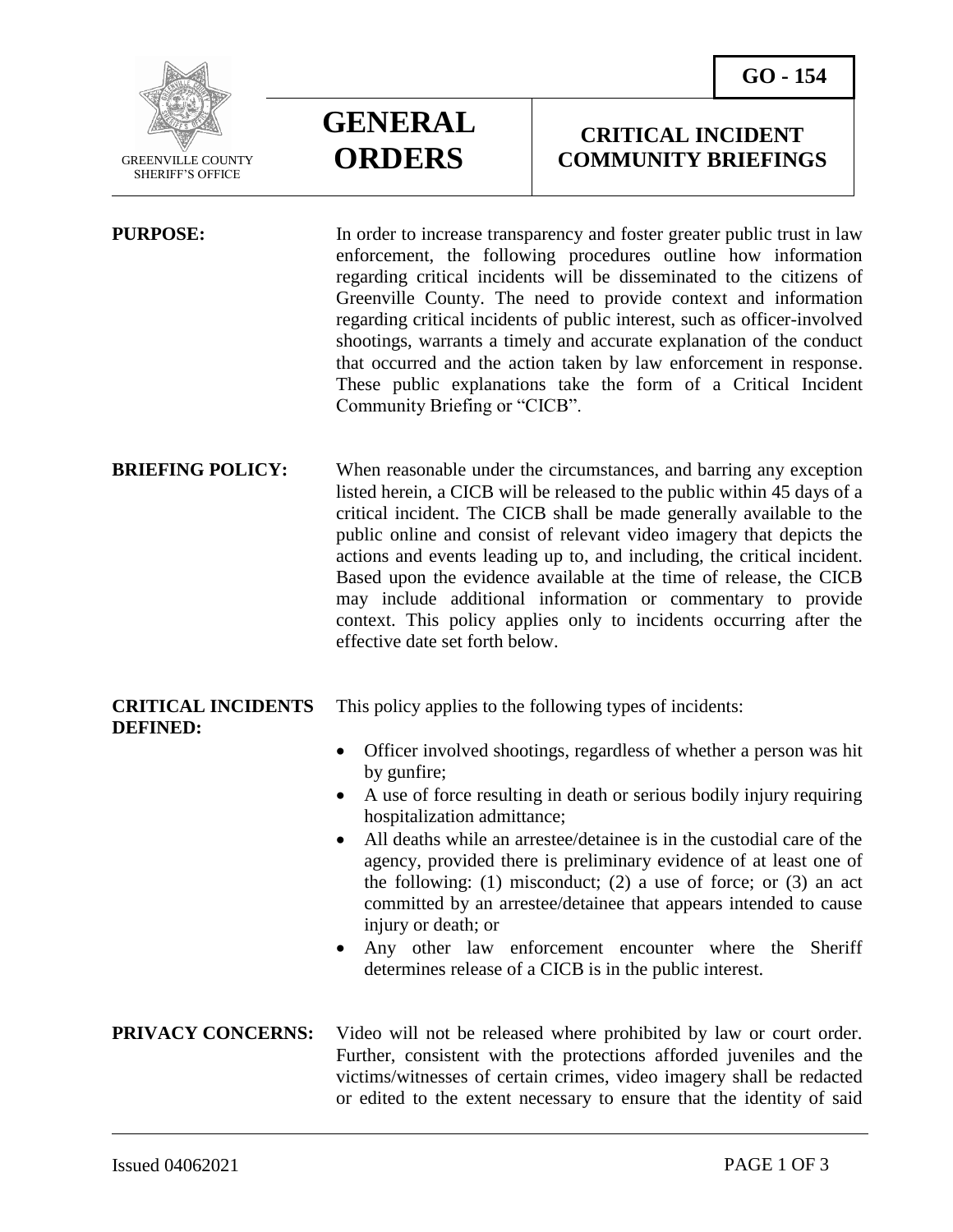j

individual(s) is protected. Where the video cannot be sufficiently redacted or edited to protect the person's identity, it will be withheld. In each instance, such redaction may include removing sound or blurring of faces and other images that would specifically identify involved individuals, sensitive locations, or reveal legally protected information. Further, where possible, such redaction or editing shall not compromise the depiction of what occurred during the incident.

**DELAYED OR NON-** There may be circumstances in which the release of a CICB **RELEASE OF CICB:** must be delayed to protect one or more of the following:

- Safety of the involved individuals, including officers, witnesses, bystanders, or other third parties;
- Confidential sources or investigative techniques;
- Integrity of an active investigation (including criminal or administrative);
- Fairness of a prospective civil or criminal legal proceeding; or
- Constitutional rights of an accused.

Additionally, the Sheriff may determine it is in the public interest that a CICB not be provided at all, based upon sensitive or confidential information not available to the general public. Non-disclosure rests solely within the discretion of the Sheriff, or his designee.

In the event that a CICB is delayed or not provided, the public shall be made aware in the form of a press release, which will state the reason for the delay or non-provision.

**NOTIFICATION OF** Absent exigent circumstances, reasonable attempts should be made to **INVOLVED PARTIES:** notify the following individuals or entities at least twenty-four (24) hours prior to the release of a CICB:

- Subject(s) involved in the critical incident (as follows):
	- o If the subject is represented, then his or her legal counsel;
	- o If the subject is a juvenile, then the subject's parents or legal guardian will be notified;
	- o If the subject is deceased, then the next of kin; or
	- o If the subject is not represented, nor a juvenile, nor deceased, then the subject directly.
- Officers depicted in the CICB and/or significantly involved in the critical incident.
- 13<sup>th</sup> Circuit Solicitor's Office or Attorney General's Office (as applicable)
- South Carolina Law Enforcement Division